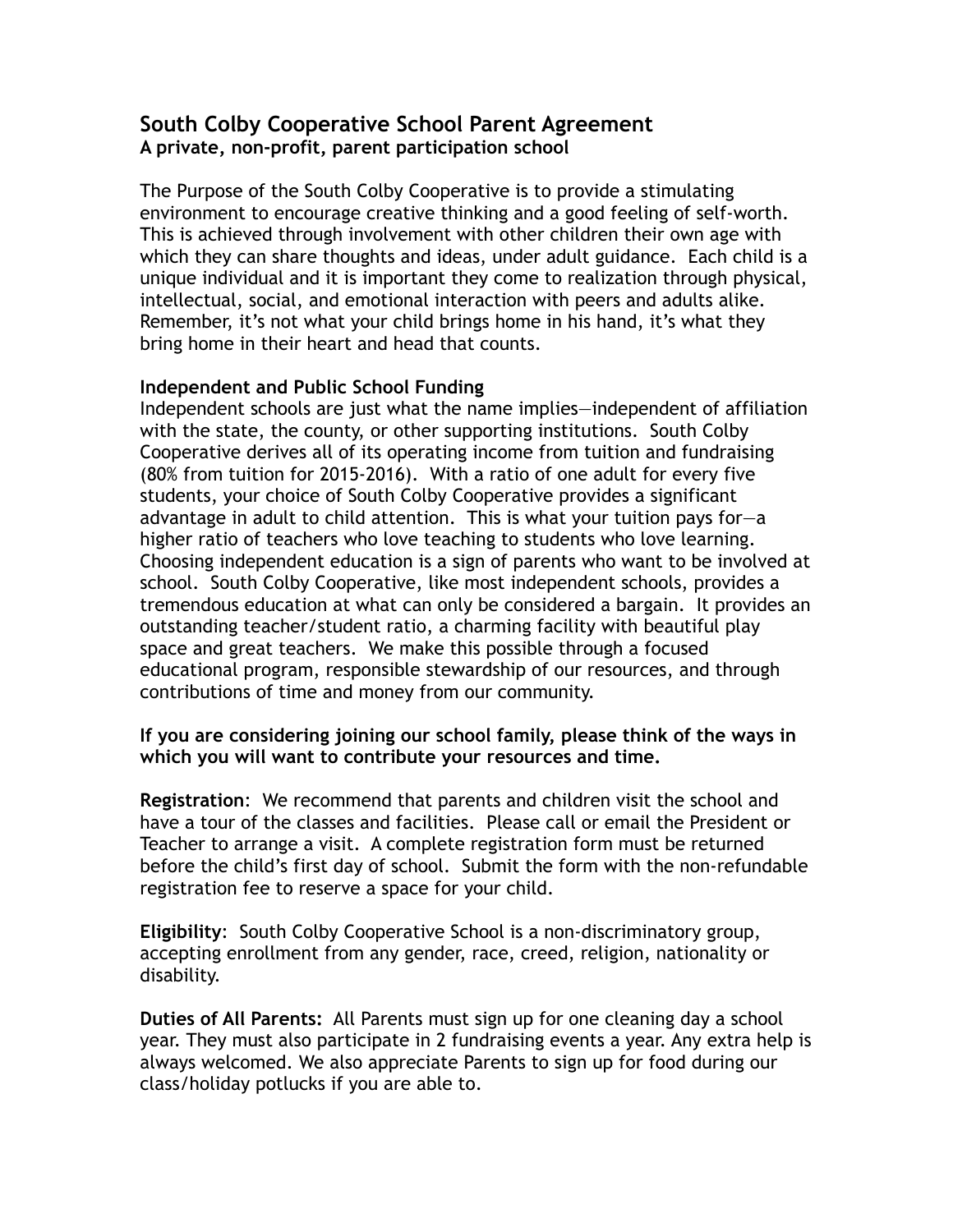**Duties of Co-Op Parents**: To participate and work in the classroom on scheduled days. If you cannot work on your assigned day it is YOUR responsibility to find a substitute parent and notify your class representative as soon as possible. There must always be a minimum of 3-4 working parents, determined by the class size. If a substitute is not found, class must be cancelled for the day. Too many non-covered days will result in being charged the non co-op tuition.

If you are a working parent, you must **arrive 15 minutes before class begins** for class setup. You must stay until class is cleaned, back in order, prepare for the next class, and all children have been picked up.

Please note that there will be **no cell phone use**, including texting, permitted at any time while you are working in the classroom as this does not allow you to be as attentive to the children as they need.

Due to insurance policies, only currently enrolled children of the school can attend regularly scheduled class. **Working parents may bring younger siblings that are maintained in a backpack or other related carrier at all times, and is capable of being undisruptive to the class.** If you bring a younger sibling that does not fall into these guidelines, you and your children will be asked to leave, and class may have to be cancelled. You may be able to make arrangements with your teacher if a sibling must come.

If you have any questions or concerns, contact your Teacher, President or any other Board member. If they cannot assist you, they will direct you to the necessary member. We also have a suggestion box posted outside the classroom.

**Tuition**: Annual tuition is divided into 8 monthly payments for your convenience. Tuition is due on the 1st of the month. Please put it in the mailbox outside the classroom, with the child's name in the memo area. Please do not give it to the teachers. Tuition not received by the  $10<sup>th</sup>$  of the month is subject to a \$25.00 late charge. If a problem with payment arises, please talk to the Treasurer before the 10<sup>th</sup> of the month. A 30-day delinquency shall constitute grounds for dropping the child from the program. The School Advisory Board reserves the right to drop a child from the program due to non-payment of tuition. No refund of tuition due to absence will be made. A \$25.00 service fee will be levied for any NSF checks.

**Deposits: If a student is enrolled in school for 3 months or less and is choosing to withdraw, 50% of the program fee will be refunded and the fundraising deposit and cleaning fee will be returned.**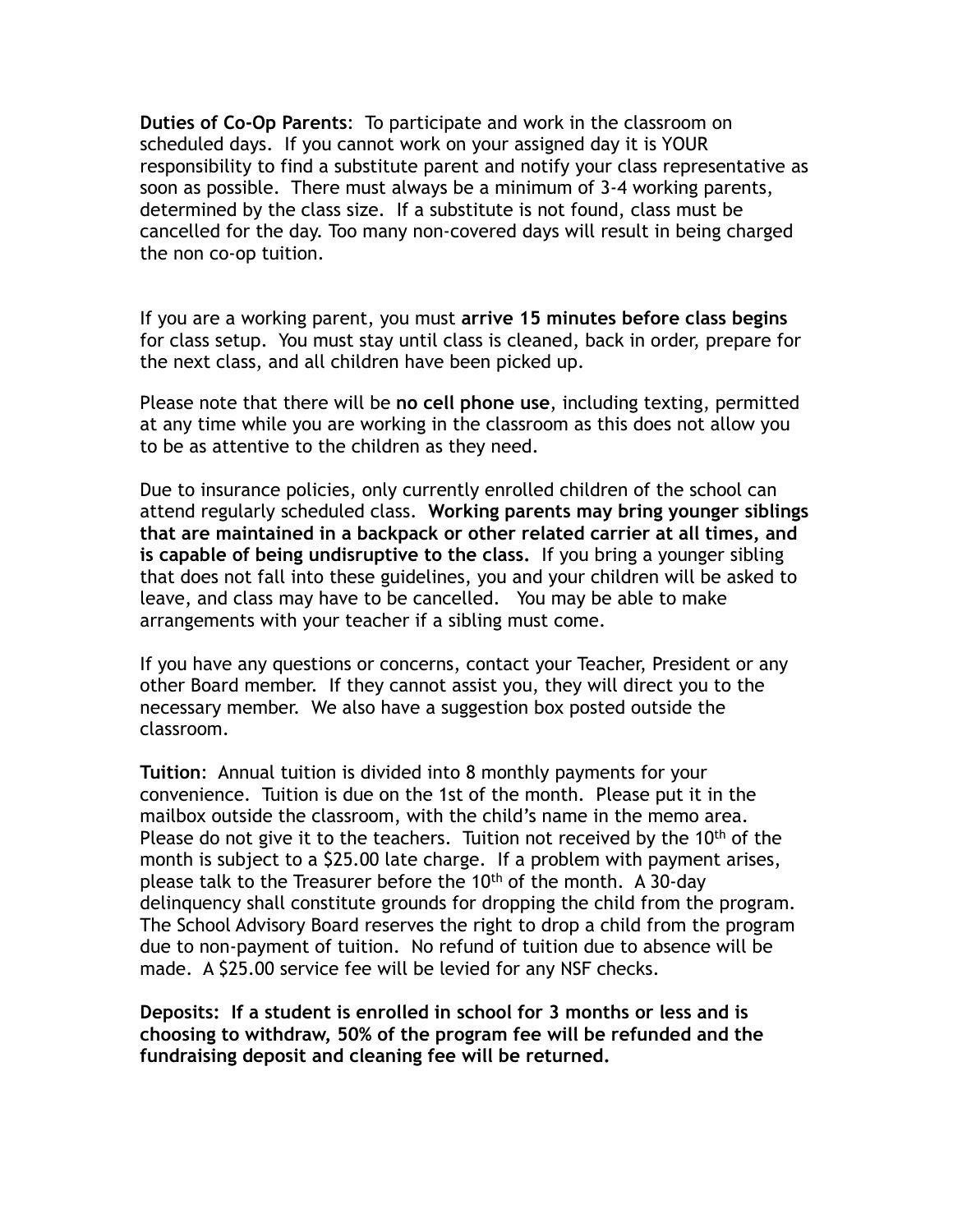**If a student is enrolled for 3 months or more and is choosing to withdraw, the program fee will not be refunded. The fundraising deposit and cleaning fee will not be returned if the requirements have not been met.** 

**We would be happy to set up a time to clean and/or a way to help with fundraising to have your checks returned.** 

**Orientation:** All parents will have a parent orientation in the end of August. Students will have a meet the teacher day before school starts.

**Records**: Consent for Emergency Treatment, the Certificate of Immunization Status, the Preschool Register and the Parent Agreement Contract must be filled out before the child begins the first day of class. These will be sent to you after you register but prior to the first day of school.

**School Hours**: Parents must pick up their children promptly at the scheduled time your class ends. Please observe these times closely. Parents who are habitually late picking up their children will be fined a late fee of \$5.00 for each 10 minutes; this is due directly to the working teacher. Prompt pick up of your student is a requirement for continued attendance. Please do not bring children early unless you are a working parent. Working parents are to arrive 15 minutes prior to class starting time and stay until all children are picked up.

**Field Trips**: Throughout the year our classes undertake several field trips. If there are to be extra costs involved with the trip, each parent shall be notified in advance. Unless notified, siblings are permitted on most field trips. Please notify the teacher or President in advance if siblings will be attending.

Each parent is responsible for attending and transporting their own child to and from all field trips. SCCP cannot be responsible for the transportation of children to or from field trips due to state car seat laws.

**Snow Closure Days**: If SKSD is closed due to weather, we will also be closed. If SKSD is late, we will be closed.

**Sign In and Out**: **All children and working parents must be signed in and out of every class.** Any person other than the parent or regular carpool driver must be duly authorized to pick up a child and must sign on attendance register. Please inform your child's classroom teacher of any carpool or pickup changes.

**Clothing**: Our activities include messy play such as painting, water, sand and clay, and we suggest that children wear comfortable play clothes and sturdy non-skid soled shoes, no open toe shoes will be allowed. Our Northwest weather changes quickly and children should always come dressed for outdoor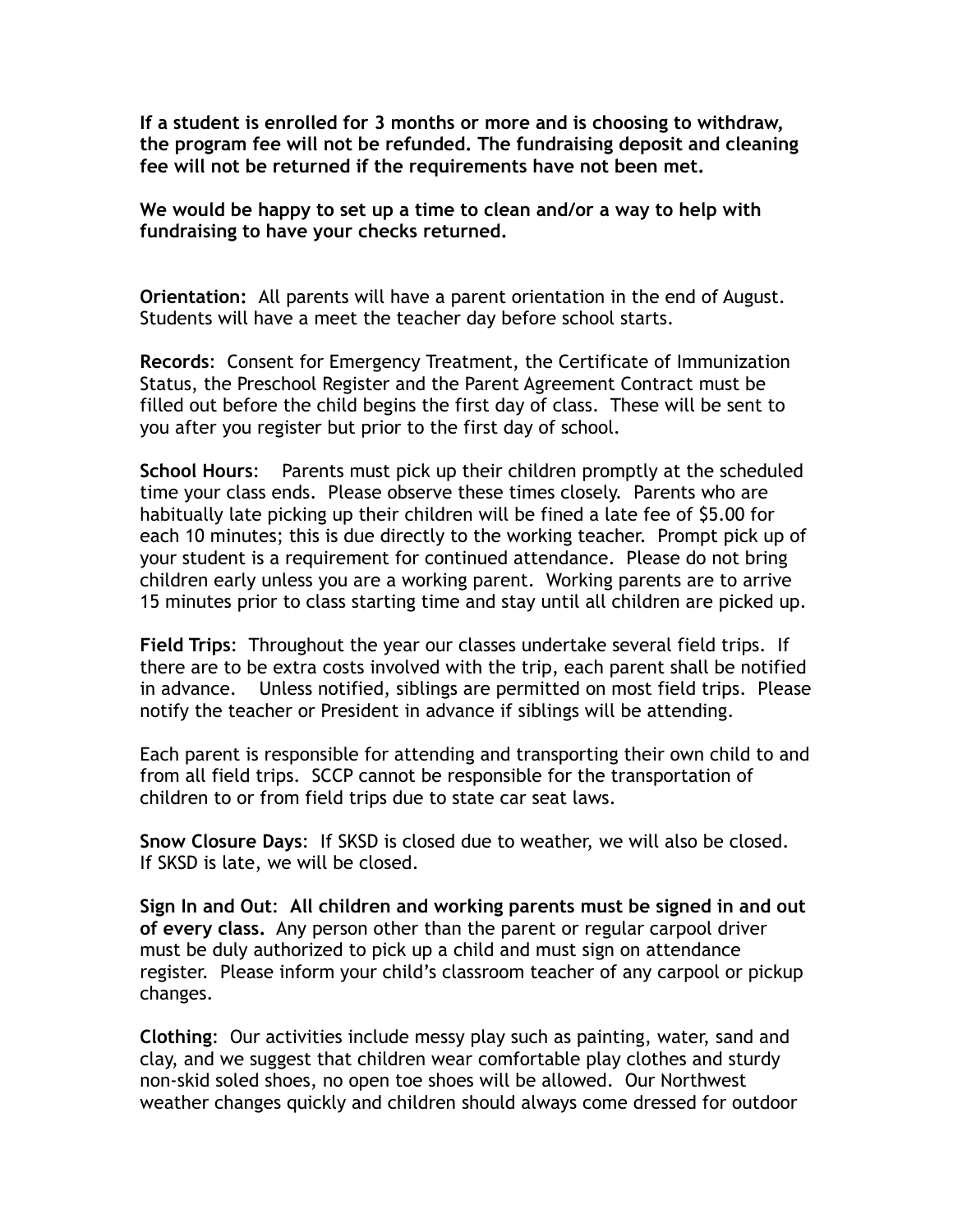play. Remember to label all coats, hats, mittens and other belongings. Please be sure your child is wearing clothes she/he can undo and do up her/himself as the teacher cannot leave the classroom to assist in the bathroom except during emergencies

**Health**: Children who have a fever, diarrhea, vomiting, excessive coughing, runny nose or eyes, or a strange rash should not come to preschool. Children should remain at home until such symptoms subside. If your child is too ill to go outside, she/he is too ill to attend school. Please notify the school immediately if your child has a contagious disease (i.e. lice, chicken pox, measles, etc.). Children who experience any symptoms while at school will be immediately isolated from the other children and the parents contacted to come and take the child. If an outbreak of illness, we will follow the SKSD policy.

**Fundraising**: For 2019-20, tuition will cover only 80% of the total budgeted cost of educating a child at South Colby Cooperative. The remainder comes from donations and fundraising. This helps keep tuition affordable to more families and promotes the economic diversity of our community. Every family at South Colby Cooperative is REQUIRED to participate in two fundraisers (One specified by the school, the other to be selected by the family). We ask that families help as much as possible at other fundraisers. This helps us when we apply for grants and is a powerful statement of our families' commitment to education. Our annual Holiday Festival helps us attract funds from outside the school community as we rally to ensure the continued excellence of South Colby Cooperative School. These events provide numerous volunteer opportunities: procuring auction items and services, cataloging items, developing our audience, setting up, and joining in the fun as we auction off an impressive array of one-of-a-kind items and amazing experiences. A fundraising deposit of \$100 is required at the beginning of the school year. This deposit will be refunded at the end of the school year IF the requirements are met.

An important part of joining the Cooperative community is involvement at school. Each family is required to hold a class job and participate in one of the class clean up days. Opportunities vary widely. You may "do your bit" after hours, at home, or on the school grounds. You may assist with holiday and special event projects, curriculum craft projects, serve on a Board of Trustees' committee, and/or provide grounds and maintenance assistance, to name a few.

## **Class Job Descriptions**

- 1. **Substitute Teacher**: Responsible for teaching the class during the absence of the teacher. Substitute will be provided with other specifics from the teacher. Must have a current first aid and CPR certification.
- 2. **Working Parent Sub**: Must be available to substitute for parents who aren't able to come in on their work days. If any extra days are worked during a month they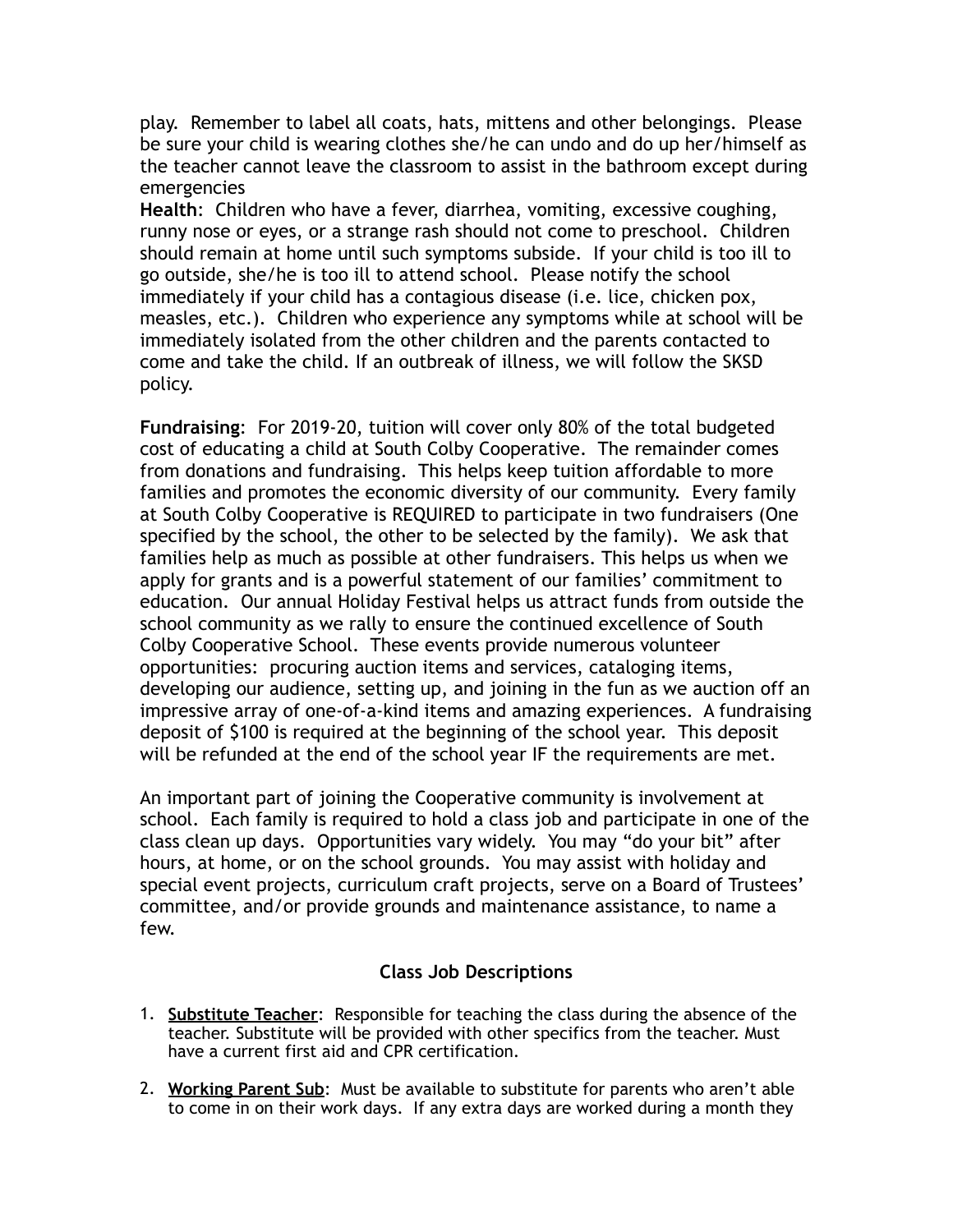will count toward the next months working days.

- 3. **Public Library Parent**: Responsible for going to the public library and getting particular books or theme packets that pertain to that month's lessons. Must also keep a list of these books to ensure their safe return at the end of the month.
- 4. **Cut out ABC Letters**: Will assist teacher in cutting out specific letters for the classroom. Paper will be provided by the school. If taken home, MUST be returned when specified by the teacher.
- 5. **Craft Parents**: Will assist teacher in preparing specific crafts for the classroom such as tracing, cutting, etc. Crafts taken home MUST be returned when specified by the teacher.
- 6. **Play Dough Parent**: Responsible for providing homemade or store bought play dough as specified on play dough chart. Recipe can be obtained from the teacher.
- 7. **Scrapbook Committee Member**: Creates a photo stream for the class and collects pictures from parents throughout the school year. Along with a photo stream, parents may email their pictures to the committee member. Along with collecting the photos, the member will need to upload the pictures to the teacher's Snapfish website create a yearbook for each student in the class. The teacher will give the specified committee member the log in information. (25% tuition break)
- 8. **Dress Up Clothes Washer**: Take home dress up clothes to be washed, folded and returned to school. Laundry days will be posted on the laundry schedule.
- 9. **Puppet and Stuffed Animal Washer**: Take home puppets and stuffed animals to be washed, and returned back to school. Laundry days will be posted on the laundry schedule.
- 10. **Laundry**: Take home soiled towels to be washed, folded and returned back to school. Laundry days will be posted on the laundry schedule.
- 11. **Writing Center Organizer**: Make sure there are stickers, paper, envelopes and the center is clean and organized.
- 12. **Class Library Organizer**: Responsible for getting the books out that are going to be read each month (ex: Halloween, fall, spiders) and put the others away.
- 13. **Scholastic Book Order Organizer**: Responsible for taking apart and stapling book order forms, adding sticker and writing the due date on the order form. Refer to the Scholastic schedule for scheduled month.
- 14. **Rover Room Toy Organizer (Every 2 Months)**: Organize the toys in the rover room. Days will be posted on the rover room toy schedule.

**Safety**: SCCP prohibits the use of alcohol, smoking, and drugs at any school function, in or outside school grounds (including field trips and special events).